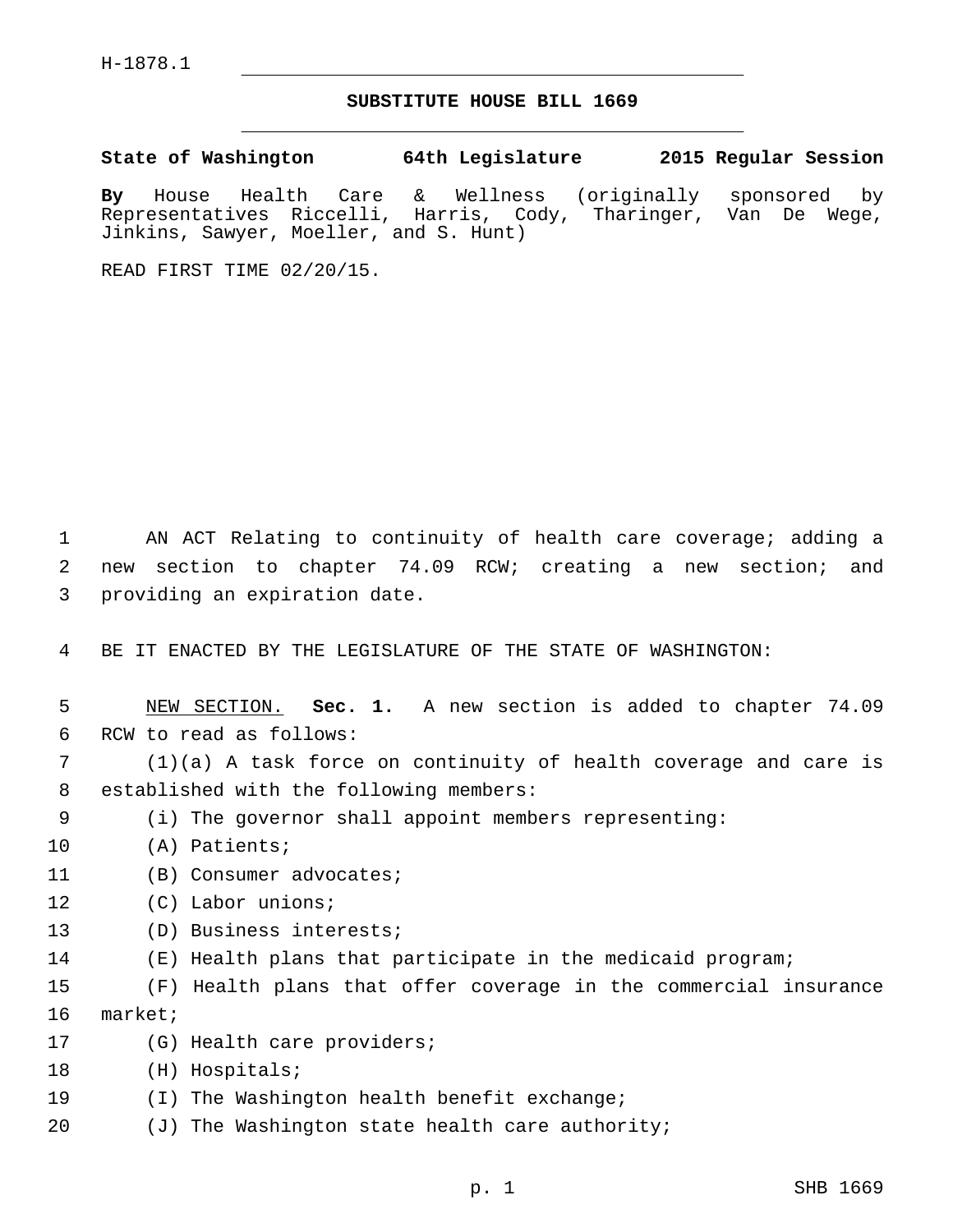(K) The Washington state department of social and health 2 services;

(L) The Washington state office of the insurance commissioner;

(M) The Washington state department of health;4

(N) The Washington state department of labor and industries; and

(O) Accountable communities of health.6

 (ii) The governor shall invite the participation of representatives of tribes and urban Indian health providers in Washington state to serve as members of the task force.

 (b) The governor shall convene the initial meeting of the task force. The task force shall choose its chair from among its 12 membership.

 (c) Meetings of the task force shall be open to the public and 14 shall provide an opportunity for public comment.

 (2) The task force shall review and analyze data and identify 16 options and strategies in regards to:

 (a) Easing transitions between different types of health plans, including employer-sponsored insurance, individual insurance, and 19 public programs;

 (b) Identifying the assistance necessary to help enrollees when they transition between health insurance plans or lose eligibility 22 for coverage;

 (c) Identifying options to reduce financial and eligibility 24 barriers to obtaining and maintaining coverage; and

 (d) Establishing accountability and coordination among state agencies and the Washington health benefit exchange.

 (3) Staff support for the task force shall be provided by the 28 office of financial management.

 (4) Members of the task force, except those representing an employer or organization, are entitled to be reimbursed for travel expenses in accordance with RCW 43.03.050 and 43.03.060.

 (5) The task force shall report its preliminary findings and recommendations to the governor and the appropriate committees of the legislature by December 1, 2015, and a final report must be submitted by December 1, 2016. The final report shall address the task force's conclusions related to the items considered in subsection (2) of this section, as informed by the results of the study in section 2 of this 38 act.

39 (6) This section expires June 30, 2017.